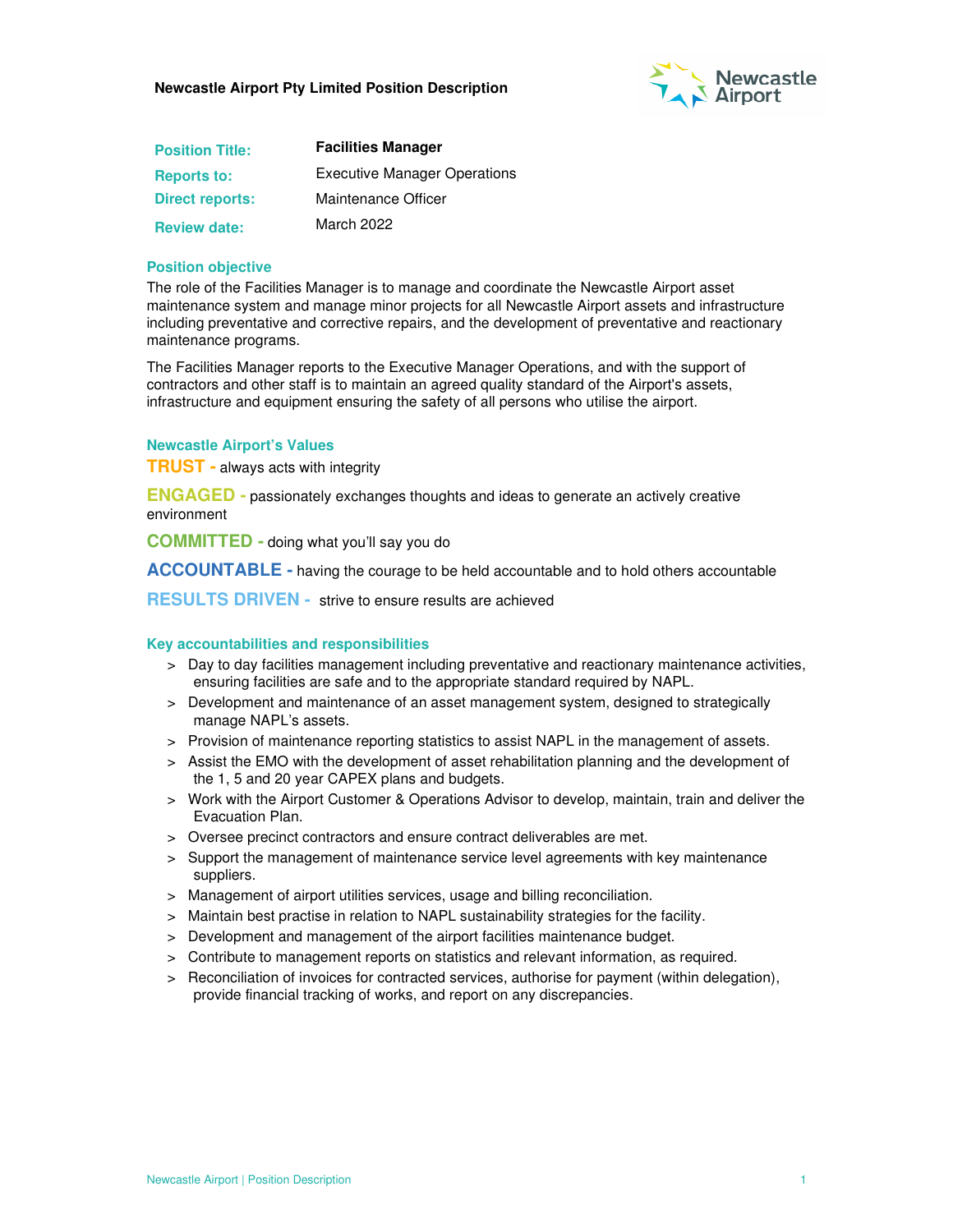

## **Qualifications and experience**

## **Essential**

- > Relevant tertiary or trade qualifications;
- > Minimum of three (3) years' experience in facilities maintenance;
- > Demonstrated experience in the delivery and management of an asset management system;
- > Strong practical knowledge of Building Management Systems (BMS) incorporating systems such as, fire, lighting, irrigation and Heating Ventilation and Air Conditioning (HVAC);
- > Strong time management skills;
- > Demonstrated experience in the preparation of maintenance budgets and works programs;
- > Excellent interpersonal and communication skills;
- > Good written and verbal communication skills;
- > Understanding of risk allocation and the management of Work Health Safety Environment (WHSE) in the workplace;
- > Basic understanding of asset management principles;
- > Understanding of utilities services, usage management and billing reconciliation;
- > Understanding of business sustainability strategies and implementation.

#### **Desirable**

- > Project management experience;
- > Basic understanding of Building Codes of Australia.

## **Work Health and Safety**

The NAPL Managers have a responsibility to:

- > Remain abreast of changes in environmental and WHS legislation, Codes of Practice and Australian Standards;
- > Ensure and promote conformance with statutory requirements and NAPL WHSMS requirements;
- > Promote and embed a safety culture;
- > Ensure that appropriate investigations are conducted for hazards and incidents, and implement identified corrective actions.

While at work NAPL workers must:

- > Take reasonable care for their own health and safety;
- > Take reasonable care that their acts or omissions do not adversely affect the health and safety of other persons;
- > Comply with any reasonable instruction that is given to allow NAPL to comply with the WHS Act;
- > Cooperate with NAPL policies and procedures relating to health or safety.